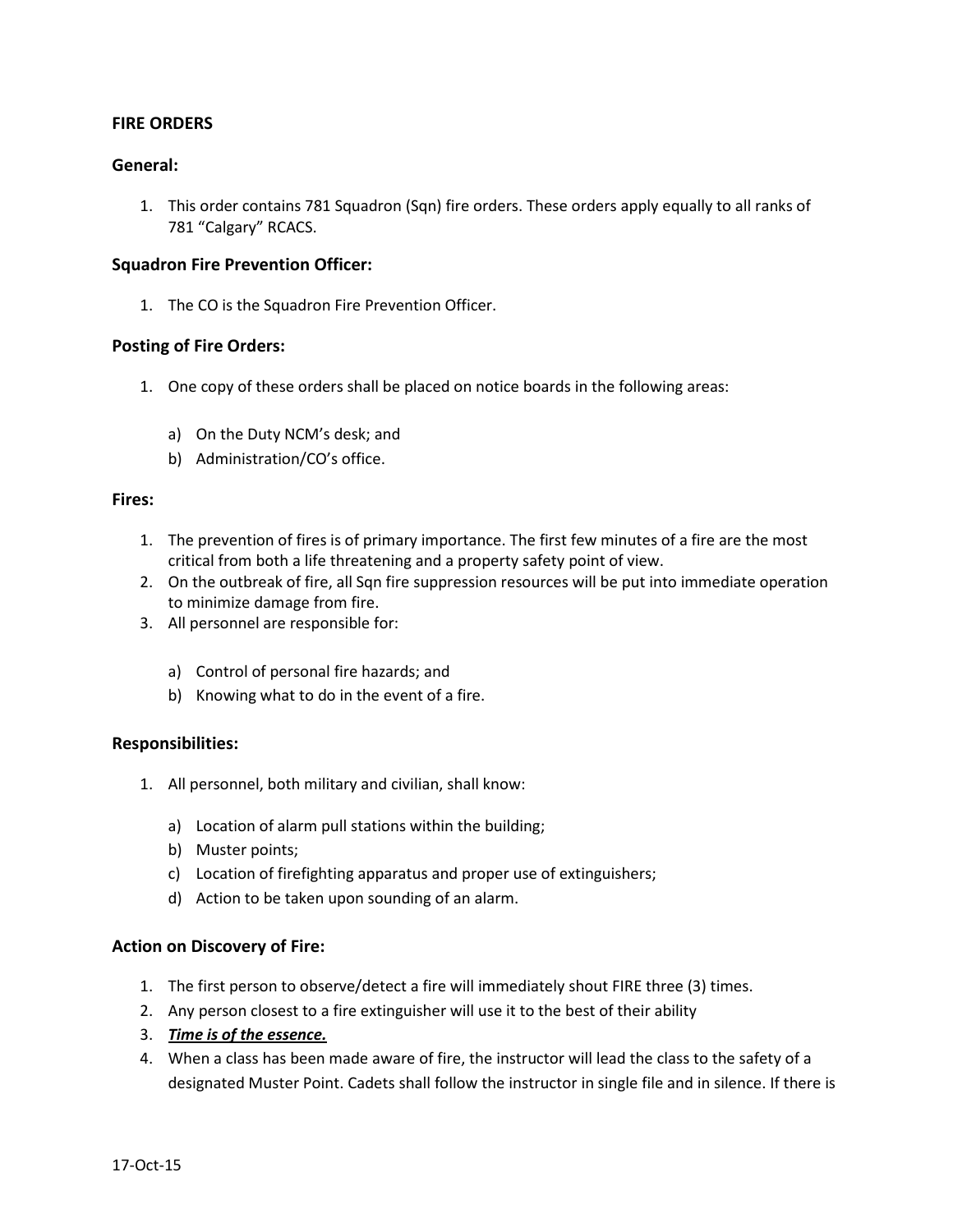an assistant instructor in the class, they shall follow at the end to ensure no cadet is left behind. He/she shall close the door behind them.

- 5. Remain calm at all times.
- 6. **At no time will cadets attempt to fight a fire.**

## **Fire Prevention Officer:**

- 1. The Sqn Fire Prevention Officer shall proceed to the fire scene and act as a liaison between firefighters and officers in charge of assembled cadets.
- 2. In the absence of the Fire Prevention Officer, the Deputy Commanding Officer (DCO) shall perform this duty.

## **Facility Evacuation and Assembly of Personnel:**

- 1. Following are the procedures for any alarm that might occur at Vecova after 1600 hrs and on weekends:
	- a. when an alarm sounds you must evacuate the facility;
	- b. do so in an orderly fashion;
	- c. the only muster point is the grassy area by the swimming pool (west side of the building); and
	- d. this is where Vecova staff and/or the Fire Department will communicate with you.
- 2. Above procedures shall apply during after training hours as well.
- 3. The role will be called as soon as all personnel are assembled
- 4. The Duty Officer shall bring the roll call sheets.
- 5. Any person not accounted for on the role call shall be reported to the Fire Prevention Officer.

## **All Clear:**

1. The ALL CLEAR shall be initiated by the fire department, ONLY, and passed up through the chain of command.

## **Firefighting Equipment:**

- 1. Firefighting/suppression equipment within the building shall not be tampered with or obstructed.
- 2. Extinguishers, ladders, etc shall only be used for firefighting.
- 3. Any person using or discharging an extinguisher shall report that use immediately to a supervisor.